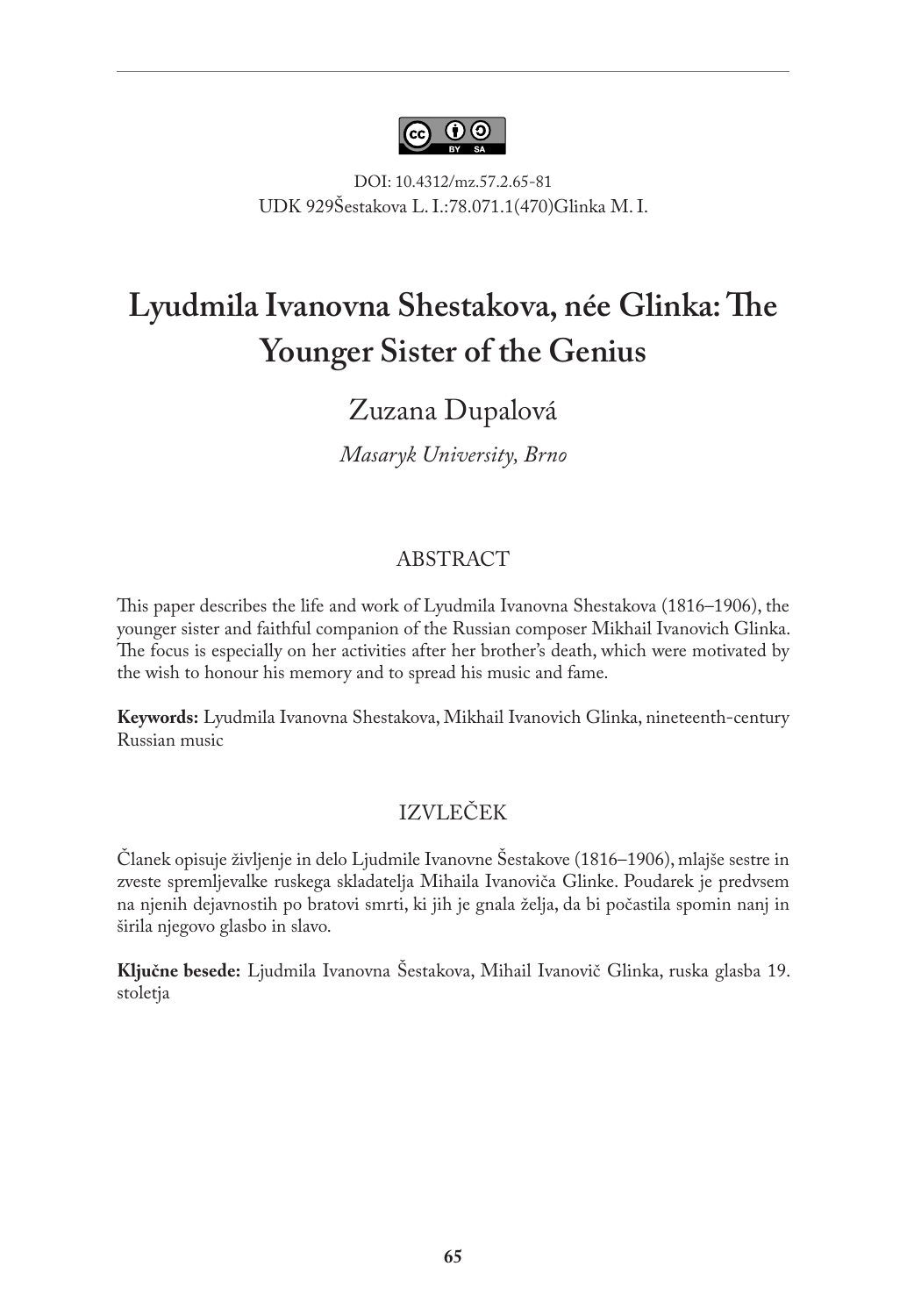The name of Lyudmila Ivanovna Shestakova (1816–1906) is well known to many admirers of nineteenth-century Russian music, but her personality and contribution to Russian culture are still overlooked.1 As Mikhail Ivanovich Glinka's sister and his best friend, she spent the last years of his life with him. A lover of Russian music, she later befriended members of the Mighty Handful and other musicians who looked up to her as the sister of an admired genius. It became her destiny to spread Glinka's music with the help of her friends in musical circles and to nurture her brother's legacy after his death.

Lyudmila Ivanovna was born on 17 November 1816, $^2$  in the village of Novospasskoye, as the tenth child<sup>3</sup> of retired captain Ivan Nikolayevich Glinka and Yevgenia Andreyevna née Glinka (despite the same surname, according to Shestakova there was no family relationship between the parents).4 During Mikhail's later visits home, he taught his younger siblings and played with them. He tutored Lyudmila science, geography, and music, and this teacherstudent relationship led to their further rapprochement.<sup>5</sup> In 1835, at her mother's request, Lyudmila married a neighbour, Vasily Illarionovich Shestakov, a retired naval officer. Mikhail Ivanovich also married in the spring of 1835. The marriages took place in the same year and unfortunately neither marriage was happy, which brought the siblings even closer together. Shestakova had two sons with her husband, but both died in 1849.6 After separating from his wife, Mikhail Ivanovich returned home and spent the winter at the turn of 1847 and 1848 in Smolensk, which was not far from Novospasskoye. Shestakova

[https://nasledie.admin-smolensk.ru/personalii/glinka-mihail-ivanovich/novospasskij-sbornik](https://nasledie.admin-smolensk.ru/personalii/glinka-mihail-ivanovich/novospasskij-sbornik-vypusk-vtoroj/3-m-perepelkina-l-i-shestakova-sestra-drug-i-hranitelnica-naslediya-m-i-glinki/)[vypusk-vtoroj/3-m-perepelkina-l-i-shestakova-sestra-drug-i-hranitelnica-naslediya-m-i-glinki/](https://nasledie.admin-smolensk.ru/personalii/glinka-mihail-ivanovich/novospasskij-sbornik-vypusk-vtoroj/3-m-perepelkina-l-i-shestakova-sestra-drug-i-hranitelnica-naslediya-m-i-glinki/).

<sup>1</sup> The number of studies on Shestakova is negligible; more often she is mentioned only in texts about her brother. For example, David Brown in his biography *Mikhail Glinka* barely mentions Shestakova, although he has taken information from her memoirs. Ekaterina Lobankova wrote more, though not in detail, about Shestakova and her activities during and after her brother's death in her book *Glinka*, which represents one of the latest Russian-language books on this composer. The following study is based primarily on Shestakova's memoirs, data and other facts are presented in compliance with them. David Brown, *Mikhail Glinka: A Biographical and Critical Study* (London: Oxford University Press, 1974); Ekaterina Lobankova, *Glinka: Zhizn' v epohe, Epoha v zhizni* (Moskva: Molodaya Gvardiya, 2019).

<sup>2</sup> Unless otherwise stated, dates are given according to the Julian calendar (which was in use in Russia at the time and differed by twelve days from the Gregorian calendar in use in Europe) or both variants are given.

<sup>3</sup> The Glinkas had thirteen children. Perepelkina states that Lyudmila was the ninth child. Vladimir Stasov, "Biograficheskie zametki o L. I. Shestakovoy," in *Byloe M. I. Glinki i ego roditeley*, Lyudmila I. Shestakova (Sankt-Peterburg: Tipografiya Imperatorskih Sankt-Peterburgskih teatrov, 1864), 35; Zoya Perepelkina, "L. I. Shestakova – sestra, drug i hranitel'nica naslediya M. I. Glinki," in *Kul'turnoe nasledie Zemli Smolenskoy*, accessed June 1, 2021,

<sup>4</sup> Lyudmila Ivanovna Shestakova, *Byloe M. I. Glinki i ego roditeley* (Sankt-Peterburg: Tipografiya Imperatorskih Sankt-Peterburgskih teatrov, 1864), 4.

<sup>5</sup> Lyudmila Ivanovna Shestakova, "Glinka v vospominaniyah ego sestry," in *Glinka v vospominaniyah sovremennikov*, ed. Aleksandra A. Orlova (Moskva: Muzgiz, 1955), 47.

<sup>6</sup> Stasov, "Biograficheskie zametki," 40.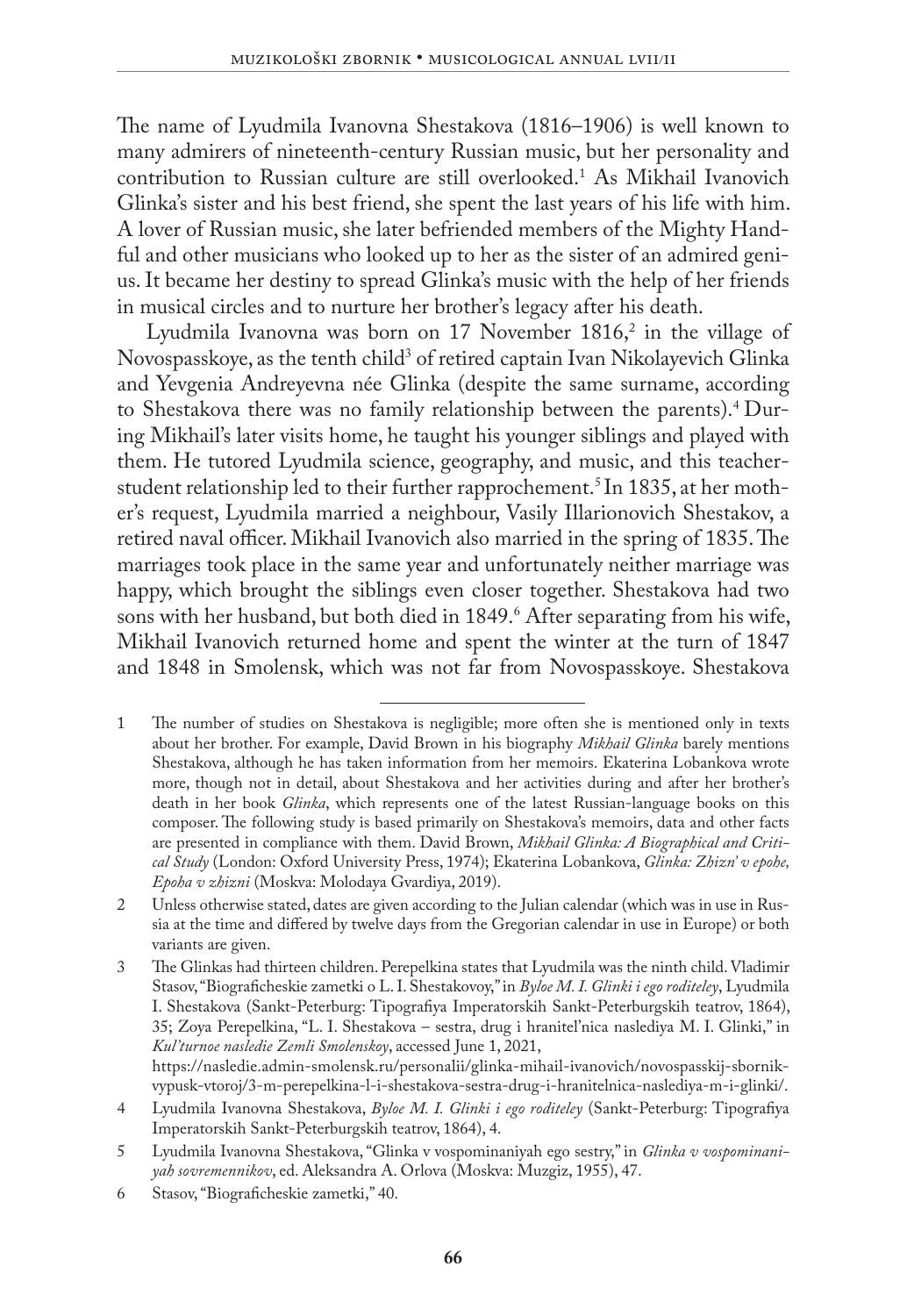spent all the time with him there until his departure for Warsaw at the end of February 1848. After the death of her children, Shestakova took care of her mother who had lost her sight. Yevgenia Andreyevna died in May 1851, during Glinka's stay in Warsaw. After the death of his beloved mother, Glinka never returned to Novospasskoye again.<sup>7</sup> At this time, Lyudmila unofficially separated from her husband, whom she did not love, but she never completely cut off contact with him.8

At the beginning of July 1851, Lyudmila visited Mikhail in Warsaw and her presence helped him greatly in terms of his physical and mental health. They remained together in Warsaw until the end of August 1851, when Glinka was to go abroad.9 However, he unexpectedly returned to St. Petersburg, and only a week after arriving home Lyudmila received his letter asking her to come to St. Petersburg at once, as he was ill. His wish did not go unheard. She remained with him from October 1851 until May of the following year, when she had to return home and Glinka left for Paris. During her stay in St. Petersburg she patiently cared for Glinka, managed his household, and organized musical evenings with friends.10 By this time she was already making efforts to disseminate his music. In April 1852, for example, she arranged with the conductor Karl Schuberth for her brother's works to be performed in a concert at which Glinka heard some of them for the first time.<sup>11</sup>

Even when the siblings lived apart, they kept in touch, and Glinka found his sister's absence very difficult. Until 1854, however, Lyudmila was unable to leave her home, as she initiated the building of a new church, took care of the household, and gave birth to Mikhail's goddaughter Olga,<sup>12</sup> with whom she wanted to spend at least the first year of her life in the fresh country air. In April 1854 Lyudmila Ivanovna and her daughter went to Tsarskoye Selo, where Glinka joined them in May.13 Here Mikhail Ivanovich spent the time playing with his niece and, at Shestakova's suggestion, writing down his memoirs *Zapiski* (*Notes*). He did not compose anything new during this time, but he did orchestrate some of his works. At the end of August, at Glinka's insistence, they moved to St. Petersburg, and Glinka began to toy with the idea of devoting more time to church music.<sup>14</sup> At his sister's request he wrote smaller compositions, but he was unable to complete

- 7 Shestakova, *Byloe M. I. Glinki*, 21–23.
- 8 Perepelkina, "L. I. Shestakova."
- 9 Stasov, "Biograficheskie zametki," 40 and 41.
- 10 Shestakova, "Glinka v vospominaniyah," 48 and 49.
- 11 Perepelkina, "L. I. Shestakova."
- 12 According to diary notes of musicologist Nikolai Findeisen, Vladimir Stasov told him that Olga was the daughter of his brother Dmitry. Nikolai Findeisen, *Dnevniki: 1892–1901* (Sankt-Peterburg: Dmitri Bulanin, 2004), 164.
- 13 Shestakova, *Byloe M. I. Glinki*, 24 and 25.
- 14 Lyudmila Ivanovna Shestakova, "Poslednie gody zhizni i konchina M. I. Glinky, (Vospominaniya sestry ego, L. I Shestakovoy)," *Russkaya starina* 1, no. 2 (1870): 611–615.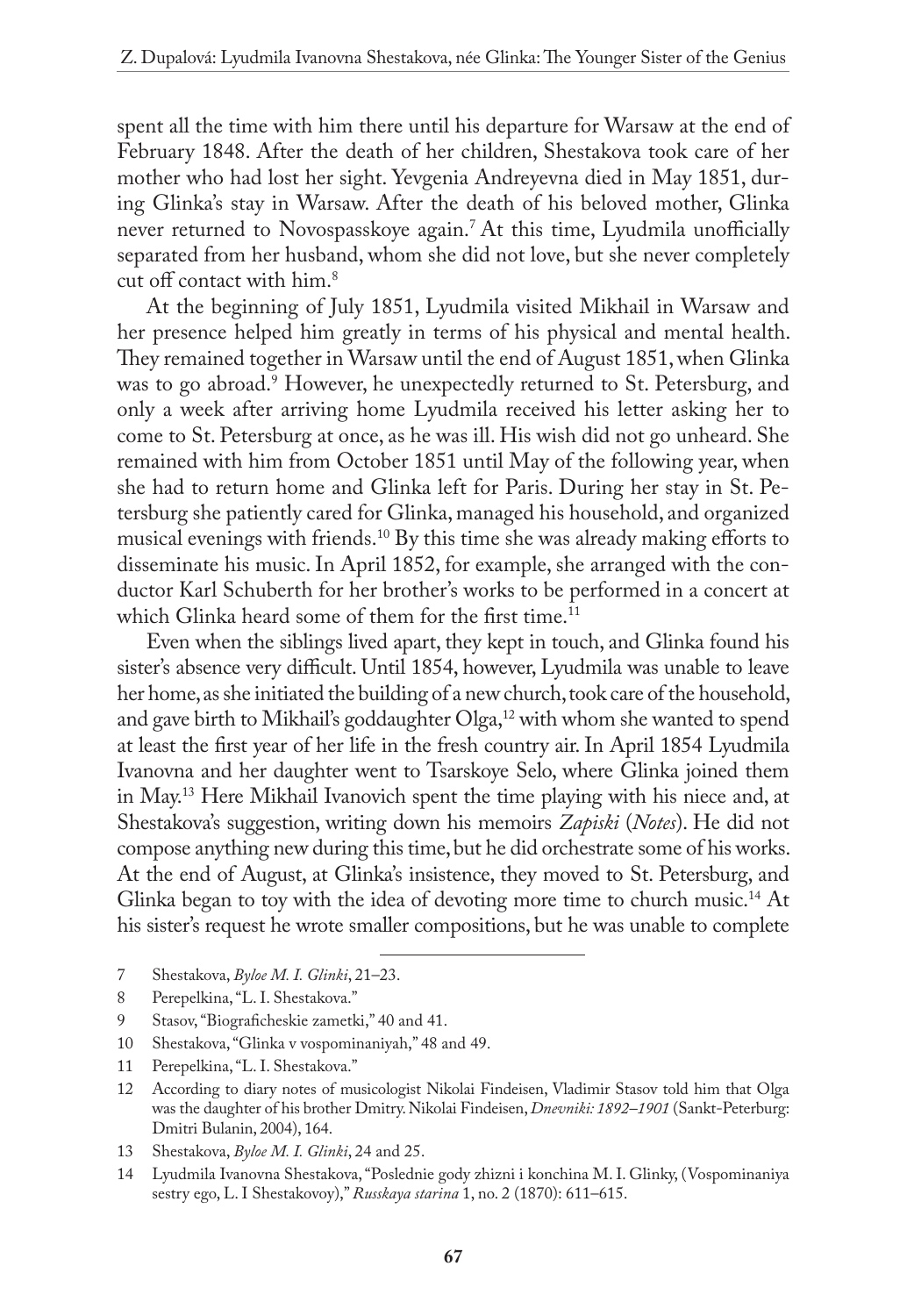large-scale works; he was unable to finish either the symphony *Taras Bulba* nor the opera *Dvumuzhnica* (*The Bigamist*).15

In May 1855, Shestakova had to return to her native village, leaving her brother behind. Although he was well cared for in St. Petersburg, his letters became increasingly bitter. In August he asked her to come to him at once and accompany him to Warsaw. Lyudmila complied with his request directly, but two days after her arrival he decided to stay in St. Petersburg until spring. Glinka eventually changed his plan to move to Warsaw and chose Berlin as his next destination, where he would study church music with the musicologist and his former teacher Siegfried Dehn. Before Glinka's departure, Vladimir V. Stasov conceived the idea of making a new portrait of the composer. This idea was implemented by Shestakova, and his last photograph was taken by the photographer Sergey Levitsky.16 In April 1856, Glinka went to Berlin where he felt very much at home, and intended to stay until May 1857. Lyudmila was to join him in May 1857, and together they would decide where to live.<sup>17</sup> However, these plans were thwarted by the composer's death in February 1857.

After the death of her beloved brother, Shestakova remained in St. Petersburg to care for her daughter Olga, who died of diphtheria in December 1863. Lyudmila Ivanovna then broke off all contact, which she was slow to resume. According to her, she was revived by Miliy Balakirev and Vladimir V. Nikolsky18 when they began to give music and science lessons to children at her house. Shestakova herself later joined them and had a small school until about 1877, when she stopped teaching for health reasons.<sup>19</sup> In the second half of the 1860s, members of the Mighty Handful and other St. Petersburg musicians met frequently in her salon.

In October 1871, she suffered a stroke which considerably reduced the mobility of the right side of her body, but in about two years she recovered sufficiently to take part again in public life in St. Petersburg.<sup>20</sup> Towards the end of her life, Shestakova shut herself off from the rest of the world. In May 1903, she attended the laying of the cornerstone of the Glinka Monument in St. Petersburg, after which she rarely left her apartment and was eventually confined to bed by her illness. Lyudmila Ivanovna died after a long illness shortly before the unveiling ceremony of the M. I. Glinka monument on 18 January 1906, at half past six in the evening and was buried next to her brother.<sup>21</sup>

<sup>15</sup> Shestakova, "Glinka v vospominaniyah," 51.

<sup>16</sup> Shestakova, "Poslednie gody," 618–621.

<sup>17</sup> Ibid., 623–624.

<sup>18</sup> Russian historian, philologist, and literary scholar.

<sup>19</sup> Shestakova, "Glinka v vospominaniyah," 51 and 52.

<sup>20</sup> Lyudmila Ivanovna Shestakova, "Moi vechera," in *Ezhegodnik Imperatorskih Teatrov* 4, Prilozhenie 2, season 1893–1894 (Sankt-Peterburg: Imperatorskie teatry, 1895): 125 and 126.

<sup>21</sup> Nikolai Findeisen, "Pamyati L. I. Shestakovoy," *Russkaya muzykal'naya gazeta* 13, no. 6 (1906): 152.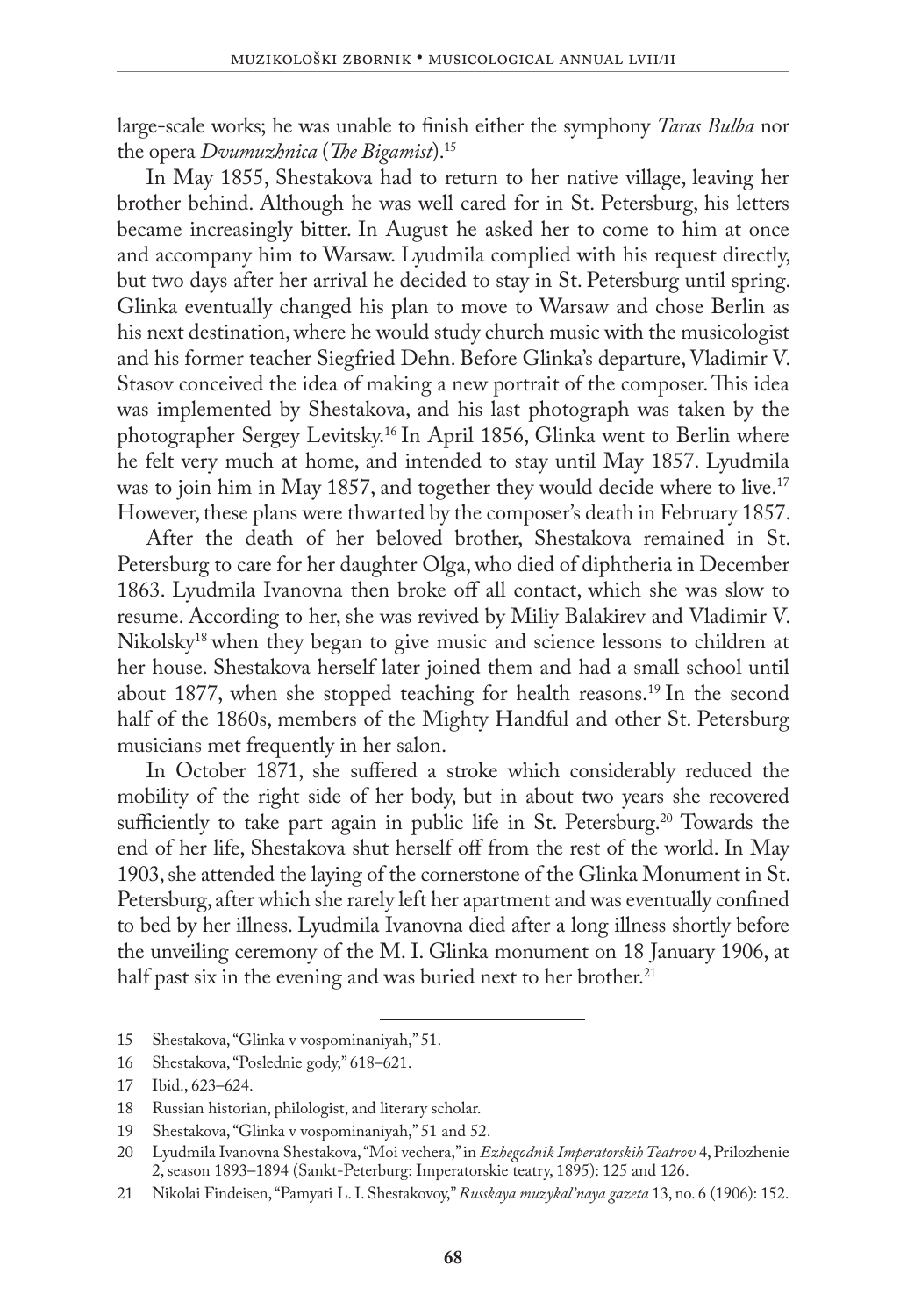#### **Shestakova's Merits for Glinka's Music during His Life**

Shestakova took care of her brother and provided a pleasant working environment; moreover, at her request Glinka wrote the aforementioned autobiography *Zapiski*. It is thanks to her that a complete collection of his romances (songs) was created:

*After moving to the city to Tomilov's house in Ertelev Lane, I began to take care of my brother's music. I began by putting my brother's romances in order. This was fraught with great difficulty; my brother remembered that he had written in the Caucasus, in Moscow, abroad, and in Little Russia, but he did not know whom exactly to ask about these works. I managed to gather almost everything. My brother himself made a list of what year he had written what, and in my book all the romances are arranged according to his instructions, and there are also a few lines written by his hand confirming that I have arranged them.*<sup>22</sup>

The title page of Lyudmila's collection of romances has a statement in Glinka's own hand:

*This book contains a collection of romances and songs by M. I. Glinka, carefully collected and put in a probable order by L. I. Shestakova, to whom this book belongs*. 23

One of her most significant contributions during Glinka's lifetime was the commissioning of two copies of the orchestral scores of *Ruslan and Lyudmila* and *A Life for the Tsar* (*Zhizn za carya*). Until then, only a few manuscripts existed, and they also had many errors. She decided to do this after the scores of both operas had burned at the Bolshoi Theatre in Moscow (1853), and Glinka feared that a similar incident might happen in St. Petersburg, where the last copies of the full orchestral scores were located. Had it not been for the new copies, the beloved *Ruslan* would have been lost forever, for it burned in the fire of the Mariinsky Theatre in 1859. The copies were sent to Vladimir Stasov and to Siegfried Dehn in Berlin.24

<sup>22</sup> "По пeрeeздe в город в дом Томиловa, Эртeлeв пeрeyлок, я принялaсь зaботиться о мyзыкe брaтa. Нaчaлa я с того, что вздyмaлa привeсти в порядок ромaнсы брaтa. Это было связaно с большими зaтрyднeниями; брaт помнил, что он писaл и нa Кaвкaзe, и в Москвe, и зa грaницeй, и в Мaлороссии, но y кого имeнно нyжно было спрaшивaть эти сочинeния, – он нe знaл. Мнe yдaлось собрaть почти всe; брaт сaм состaвил список, в котором годy он что сочинял, и y мeня в книгe всe ромaнсы рaсположeны по eго нaзнaчeнию, и тaм жe eго рyкой нaписaно нeсколько строк, которыми он подтвeрждaeт, что это привeдeно в порядок мною." Shestakova, "Glinka v vospominaniyah," 50.

<sup>23</sup> "Этa книгa содeржит в сeбe собрaниe ромaнсов и пeсeн М. И. Глинки, тщaтeльно собрaнныx и привeдeнныx в возможный порядок Л. И. Шeстaковой, коeй и принaдлeжит сия книгa." As cited in Perepelkina, "L. I. Shestakova."

<sup>24</sup> Stasov, "Biograficheskie zametki," 39 and 41.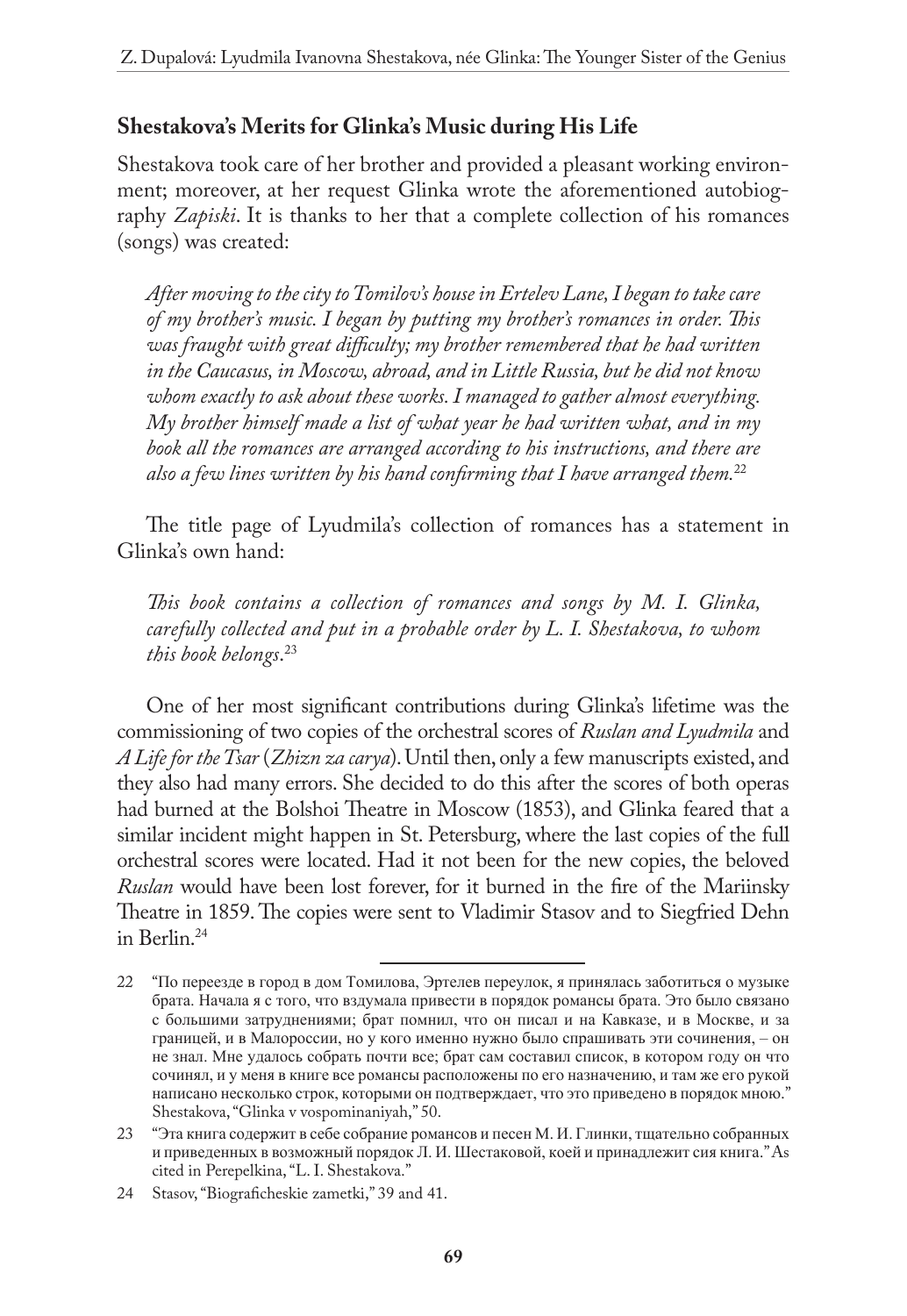#### **Transport of Glinka's Remains from Berlin to St. Petersburg**

Glinka sent his last letter to Shestakova from Berlin in January 1857, informing her that he was not well. Another letter (dated 30 January / 11 February)<sup>25</sup> was written at Glinka's request by the composer Vladimir Kashperov, who was also in Berlin at the time, stating that Glinka had a bad cold but that his condition was not serious. Thereafter, on 12 February, Shestakova received news of Glinka's death at 5 a.m. on 3/15 February and of the subsequent funeral at the local cemetery.26

*On February 3, 1857, Mikhail Ivanovich Glinka died and the lifework of his sister, Ludmila Ivanovna, began. From that moment till her death in 1906 at the age of eighty-eight, every hour of Ludmila's life was dedicated to Glinka's interests, to keeping his name warm and alive, to giving encouragement and friendship to those musicians he would have helped, to bringing order into the piled-up disorder that "my dear brother" left behind him.*<sup>27</sup>

Shestakova immediately decided that her brother's mortal remains should be transferred to St. Petersburg. For this she needed the consent of the Tsar (at that time Alexander II). She obtained this with the help of Vladimir Stasov and the politician Ivan M. Tolstoy.28 In addition, the Tsar ordered that all expenses be paid by the state first, so that Shestakova would have time to pay them back. After receiving the sad news, Shestakova wrote to Dehn and Kashperov asking them to describe Glinka's last days.<sup>29</sup> In the letter from Dehn, who spent every day with Glinka during his illness, there is a very interesting account of the composer's cause of death (to this day it is often claimed that he died of a cold or pneumonia, which the following lines and the medical report $30$  refute):

<sup>25</sup> Julian calendar / Gregorian calendar. In this chapter, both calendar variants are given in the context of Berlin.

<sup>26</sup> He was buried on February 6/18 at the Dreifaltigkeitsfriedhof evangelical cemetery in Berlin. Meyerbeer, Dehn, Kasperov and several other musicians were present at the modest funeral. Shestakova, "Poslednie gody," 629.

<sup>27</sup> The author of this text has known Shestakova all his life because his parents were friends with her, but his recollections are incorrect in many respects. For example, in the quoted text Shestakova's age at the time of her death is given as 88, but in reality she was 89. Serge Bertensson, "Ludmila Ivanovna Shestakova – Handmaid to Russian Music," *The Musical Quartely* 31, no. 3 (1945): 331.

<sup>28</sup> Stasov described his talks with Tolstoy in a letter to Shestakova. Lyudmila Ivanovna Shestakova, "Novye materialy dlya biografii M. I. Glinki," *Russkaya muzykal'naya gazeta* 5, no. 12 (1898): 1022–1023.

<sup>29</sup> Shestakova, "Poslednie gody," 624–625.

<sup>30</sup> This report, which indicates enlarged liver as the cause of death, was published in the Russian translation in the article: Shestakova, "Novye materialy," 1022.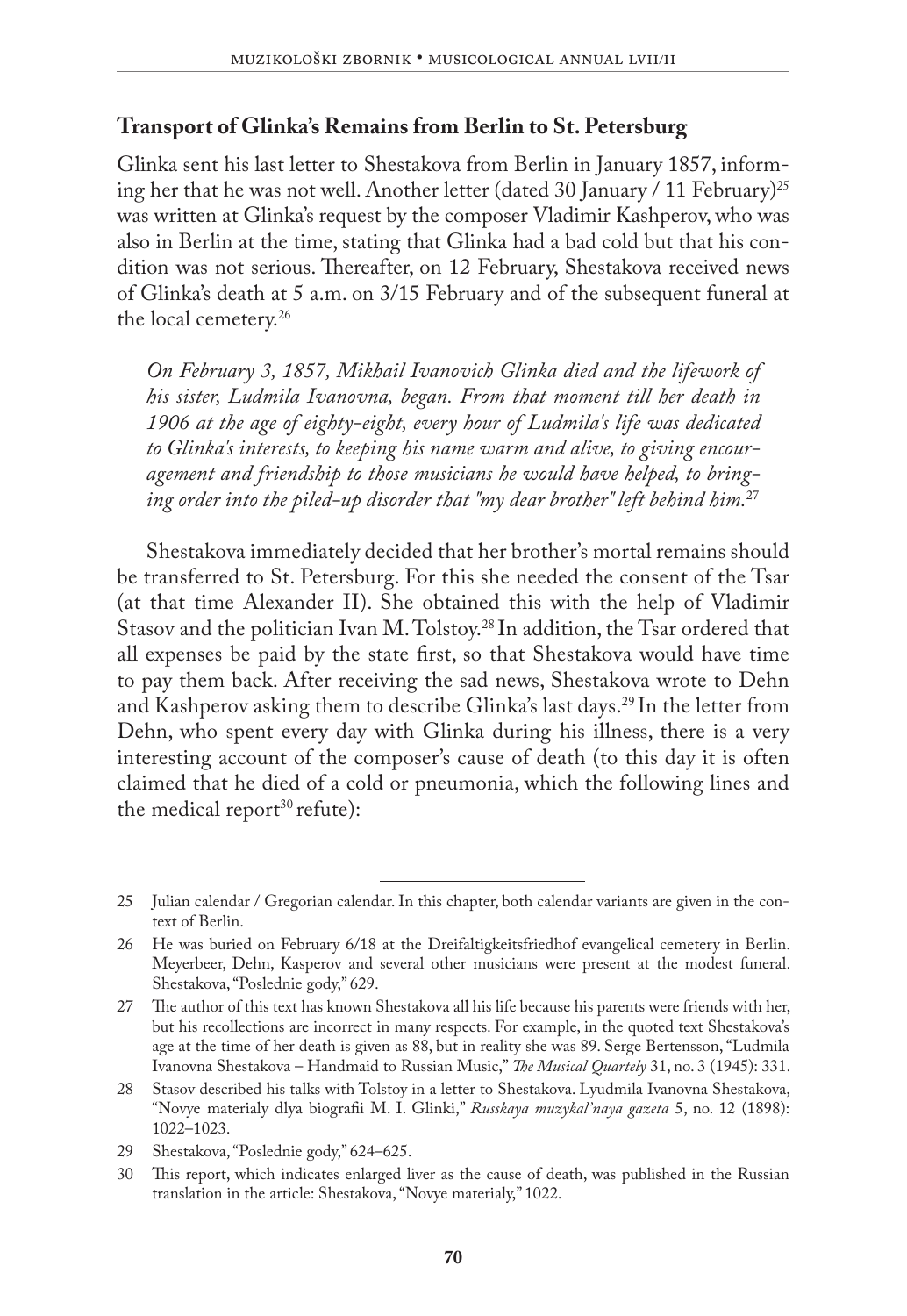*17 (5.) the corpse was dissected in the presence of a physician, in compliance with all legal regulations. Glinka demanded this often and persistently, made it my duty, and made me promise to do it. The dissection revealed that Glinka had died of an excessive development of the so-called fatty liver disease and that under these circumstances he did not have long to live.*<sup>31</sup>

In the same letter Dehn wrote:

*Following your wish, I put a temporarily simple monument on his grave, made of Silesian marble, with the inscription: Michail von Glinka. Kaiserlicher russischer Kapellmeister. Geb. 20 Mai zu Spasskoe, Guv. Smolensk. Gest. 15 Februar 1857 zu Berlin.*<sup>32</sup>

Vasily Pavlovich Engelhardt, an astronomer and friend of Glinka, came to Berlin to arrange for the exhumation and subsequent transfer of the remains to Russia. The exhumation took place at 4 a.m. on 14/26 May. In his letter of 16/28 May, Engelhardt recounted the resting place and the procedure of the exhumation to Glinka's sister:

*There was no smell, but none of us dared to lift the sheet and look at the body, only the undertaker had the courage and then said "Das Gesicht sieht böse aus". According to him, it was impossible to distinguish any features because the whole face was covered with a white substance, like a layer of cotton wool.*<sup>33</sup>

Dehn described that Glinka's grave was not located directly in the cemetery, but outside of it behind the wall where the new cemetery was laid out. The grave was poorly built and its outer part was dilapidated. Along with the letter, Engelhardt sent several flowers from Glinka's grave.

On May 21, Shestakova, accompanied by some of Glinka's friends, left for Kronstadt, where the steamer carrying Glinka's body arrived the next

<sup>31</sup> "17 (5-го) тeло, с соблюдeниeм всex зaконныx формaльностeй, в присyтствии врaчa aнaтомировaно. Глинкa чaсто и нaстойчиво этого трeбовaл, постaвив мнe это в обязaнность и взял с мeня в том обeщaниe. Диссeкция yкaзaлa, что Глинкa yмeр вслeдствиe чрeзмeрного рaзвития, тaк нaзывaeмого ожирeния пeчeни и что при этиx yсловияx он, ни в кaком слyчae, нe мог долго жить." Shestakova, "Poslednie gody," 628–629.

<sup>32</sup> "Сообрaзно с вaшим жeлaниeм, я постaвил врeмeнно простой пaмятник нa eго могилe из силeзского мрaморa с тaкою нaдписью: Michail von Glinka. Kaiserlicher russischer Kapellmeister. Geb. 20 Mai zu Spasskoe, Guv. Smolensk. Gest. Februar 15, 1857 zu Berlin." Ibid., 629.

<sup>33</sup> "Зaпaxa никaкого нe было, но никто из нaс нe рeшaлся приподнять простыню и посмотрeть нa тeло, только гробощик имeл столько смeлости и скaзaл 'Das Gesicht sieht böse aus'. По eго словaм, нeльзя yжe было рaзличить ни одной чeрты, ибо всe лицо было покрыто кaкимто бeлым вeщeством, кaк-бы слоeм вaты." Shestakova, "Novye materialy," 1023.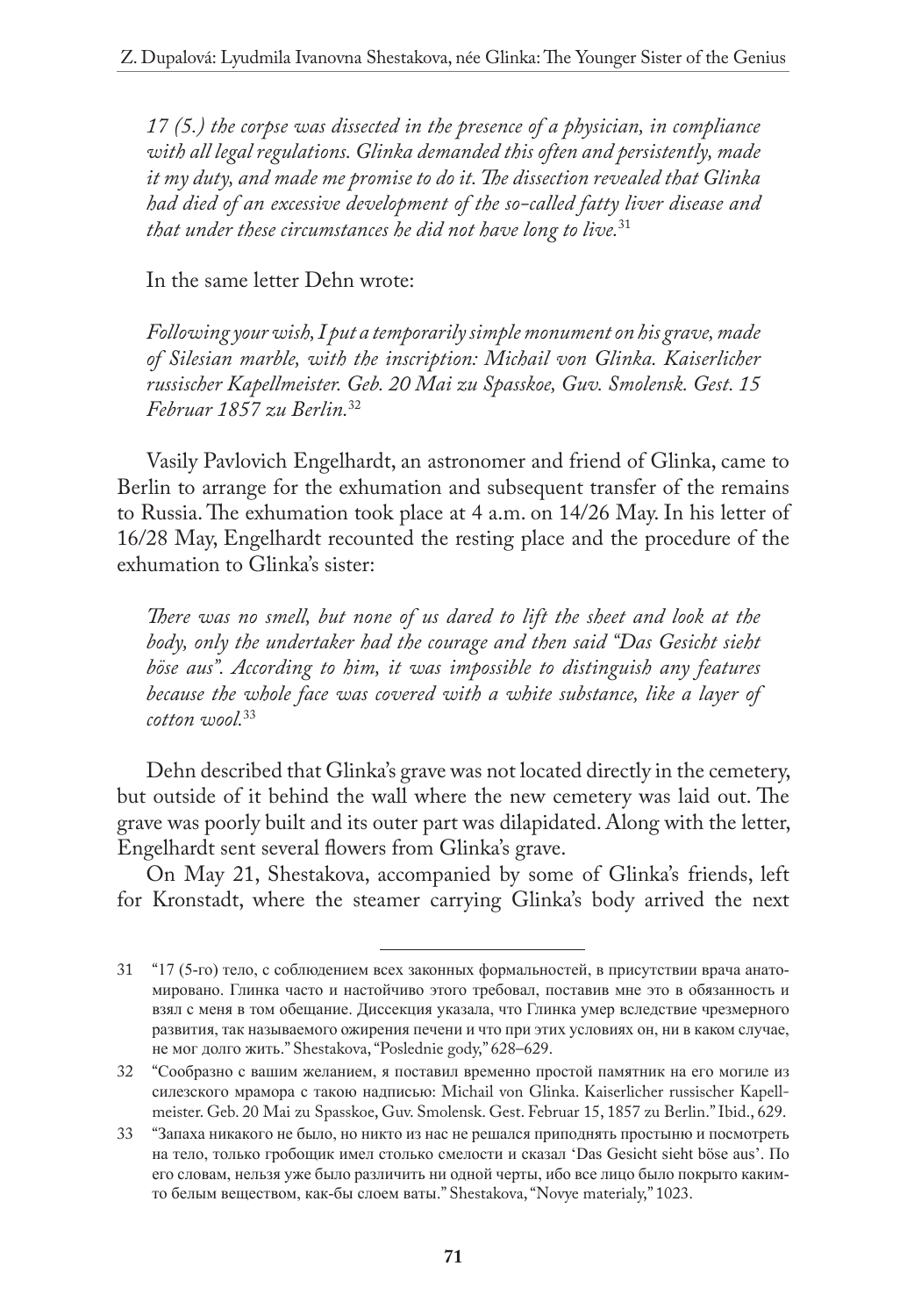day. That evening his remains were transferred to the Lazarus church in St. Petersburg, and on May 23 the coffin was taken to the Dukhovskaya church, where a funeral ceremony was held the following evening. Glinka was buried in the Alexander Nevsky Lavra in the Tikhvin cemetery. Above his new grave, Shestakova had a monument erected, designed by academician Ivan Gornostayev. The tombstone on Glinka's Berlin tomb was preserved even after the exhumation at her request.<sup>34</sup>

#### **Printing of Scores**

In addition to transporting Glinka's remains, Engelhardt had another task in Berlin. Following Shestakova's instructions, he had the scores of the overtures of *A Life for the Tsar*, *Ruslan and Lyudmila*, *Noch v Madride* (*Summer Night in Madrid*), and *Aragonskaya khota* (*Jota Aragonesa*) printed. These overtures were dedicated to Meyerbeer, Liszt, Berlioz, and Dehn. All these musicians spoke very highly of Glinka's music and, naturally, Shestakova's aim in taking this step was to make her brother's music known abroad. *Jota Aragonesa* was dedicated to Ferenc Liszt, who then wrote to Shestakova:

*I would like to tell you how much I was moved by your letter! I thank you for remembering me as one of the most sincere and zealous admirers of your brother, a magnificent genius, so worthy of high fame precisely because he was above vulgar success.* [...] *I accept your honourable dedication with sincere gratitude, and it will be my pleasure and duty to promote as soon as possible the diffusion of Glinka's works, for which I have always felt the most sincere and enthusiastic sympathy*. 35

Liszt, the then bandmaster of the Weimar Orchestra, performed *Jota Aragonesa* at the New Year's concert in 1858, where, according to his letter to Engelhardt, it met with great success and was very popular among the members of the orchestra, too.<sup>36</sup>

After Glinka's death, Shestakova became the heiress of all his tangible and intangible assets, but she renounced everything in favour of her sisters, retaining only the musical rights, though not for material reasons (much of his

<sup>34</sup> Shestakova, "Poslednie gody," 632.

<sup>35</sup> "Я жeлaл бы выскaзaть вaм, кaк мeня тронyло вaшe письмо! Блaгодaрю вaс зa то, что вы вспомнили обо мнe, кaк об одном из сaмыx искрeнниx и рeвностныx поклонников вeликолeпного гeния вaшeго брaтa, столь достойного высокой слaвы имeнно потомy, что он стоял вышe вyльгaрныx yспexов… Я принимaю с истинною блaгодaрностью почeтноe вaшe посвящeниe, и для мeня это бyдeт yдовольствиe и обязaнность, кaк только возможно, содeйствовaть рaспрострaнeнию создaний Глинки, к которым я питaл всeгдa сaмyю искрeннюю и восторжeннyю симпaтию." As cited in Stasov, "Biograficheskie zametki," 45.

<sup>36</sup> Ibid., 45.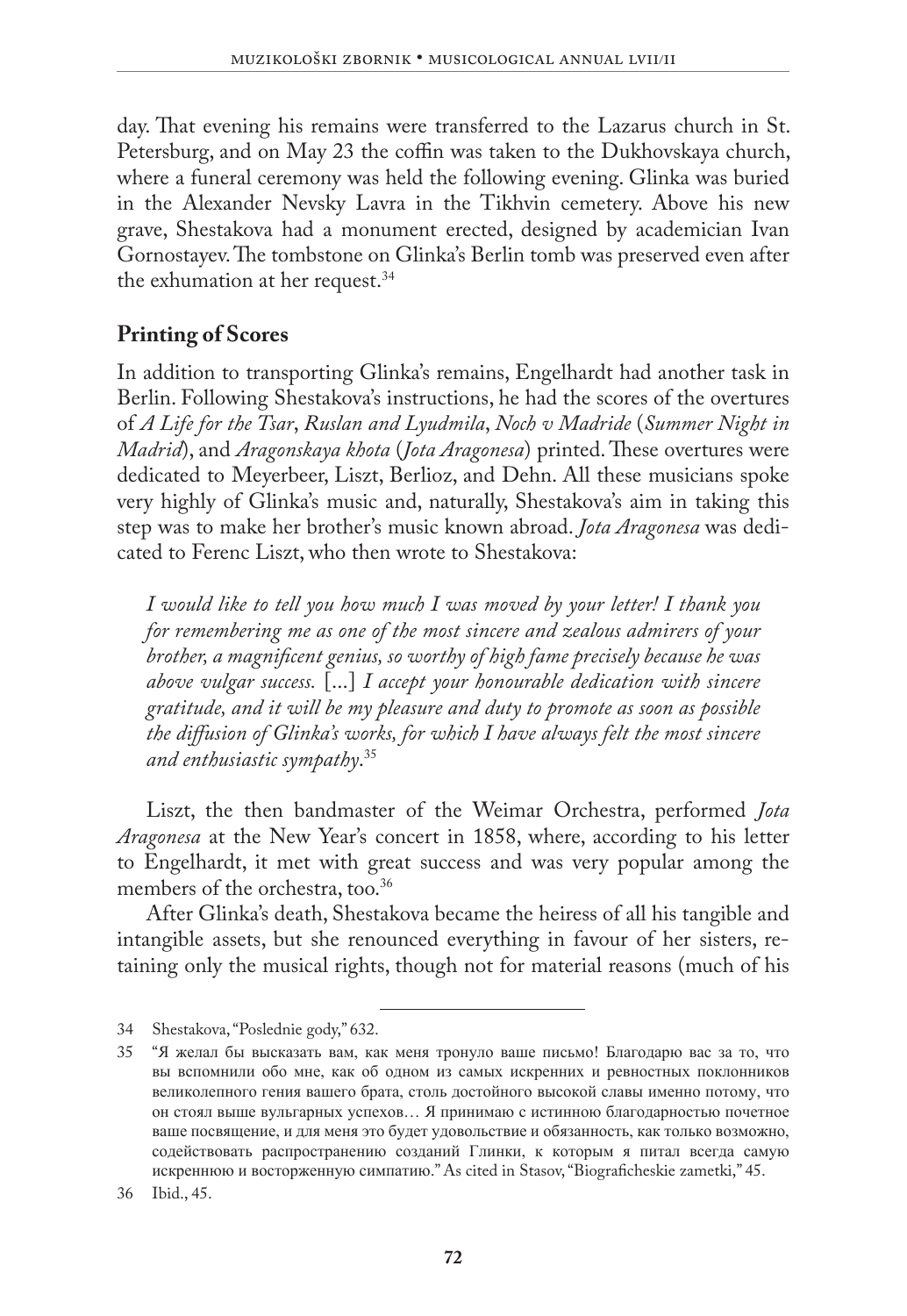work, including the two operas, had been previously sold by Glinka himself).<sup>37</sup> In order to better disseminate Glinka's work, Shestakova decided to publish the scores of his operas. She reached an agreement with the prominent publisher and editor Fyodor Stellovsky,<sup>38</sup> who already owned many of Glinka's works, and sold him all the previously unsold works for a symbolic 25 rubles. In addition, she gave his publisher a thousand rubles, knowing that publishing Glinka's scores was not a profitable venture for him. However, after Stellovsky took no steps to print the scores, Shestakova asked permission to print operas abroad. Stellovsky initially gave his consent, but instead of providing Balakirev with the necessary scores, he initiated a lawsuit against Shestakova in 1866, which she won in 1867 with the help of Dmitri Stasov.<sup>39</sup> Nevertheless, Stellovsky was still the owner of the operas, and the possibility of printing them was not in sight.40

Towards the end of his life Stellovsky suffered from mental illness and died in April 1875. After his death, the publishing house passed into the inheritance of his sister, who authorised the lawyer F. A. Gake, with whom Shestakova eventually arranged to print the scores. In 1876, under conditions favourable to the publisher, she obtained consent to print *Ruslan* in Leipzig. The conditions were as follows: She received permission to print one hundred copies of the score of *Ruslan*, fifty of which she could give to anyone she wished, the remaining fifty going to Stellovsky's publishing house. Gake undertook to publish 50 copies of the score of *A Life for the Tsar*, of which he gave 25 to Shestakova. In order to print the scores, which was a very expensive affair, Lyudmila Ivanovna sacrificed her last possessions and also had to borrow money from Nikolsky.<sup>41</sup> Having raised the necessary sum, she commissioned Balakirev, who asked Rimsky-Korsakov and Lyadov for help, to prepare the score for printing. The printing and the necessary proofreading were accompanied by a number of worries and inconveniences, and Shestakova had to borrow additional money:

*The money I had borrowed was not enough, I borrowed more, and finally, on 10 November 1878, I received the first printed edition of the score of* Ruslan *from Leipzig. There are no words to express what I felt when I held that copy in my hands! I forgot all the difficulties, all the hard times, and was* 

<sup>37</sup> Glinka sold many of his works to his friend Pyotr Gurskalin, who owned the Odeon publishing house, and Fyodor Stellovsky bought the rights to Glinka's music (incl. both operas) from this company during Glinka's lifetime. Shestakova, "Poslednie gody," 631.

<sup>38</sup> Stellovsky was not only a music publisher; he also published the first collections of writers such as Lev Tolstoy or Fyodor Dostoevsky.

<sup>39</sup> According to Lobankova, the lawsuits lasted until 1870. Lobankova, *Glinka*, 524.

<sup>40</sup> Shestakova, "Poslednie gody," 631.

<sup>41</sup> Shestakova, "Glinka v vospominaniyah," 53.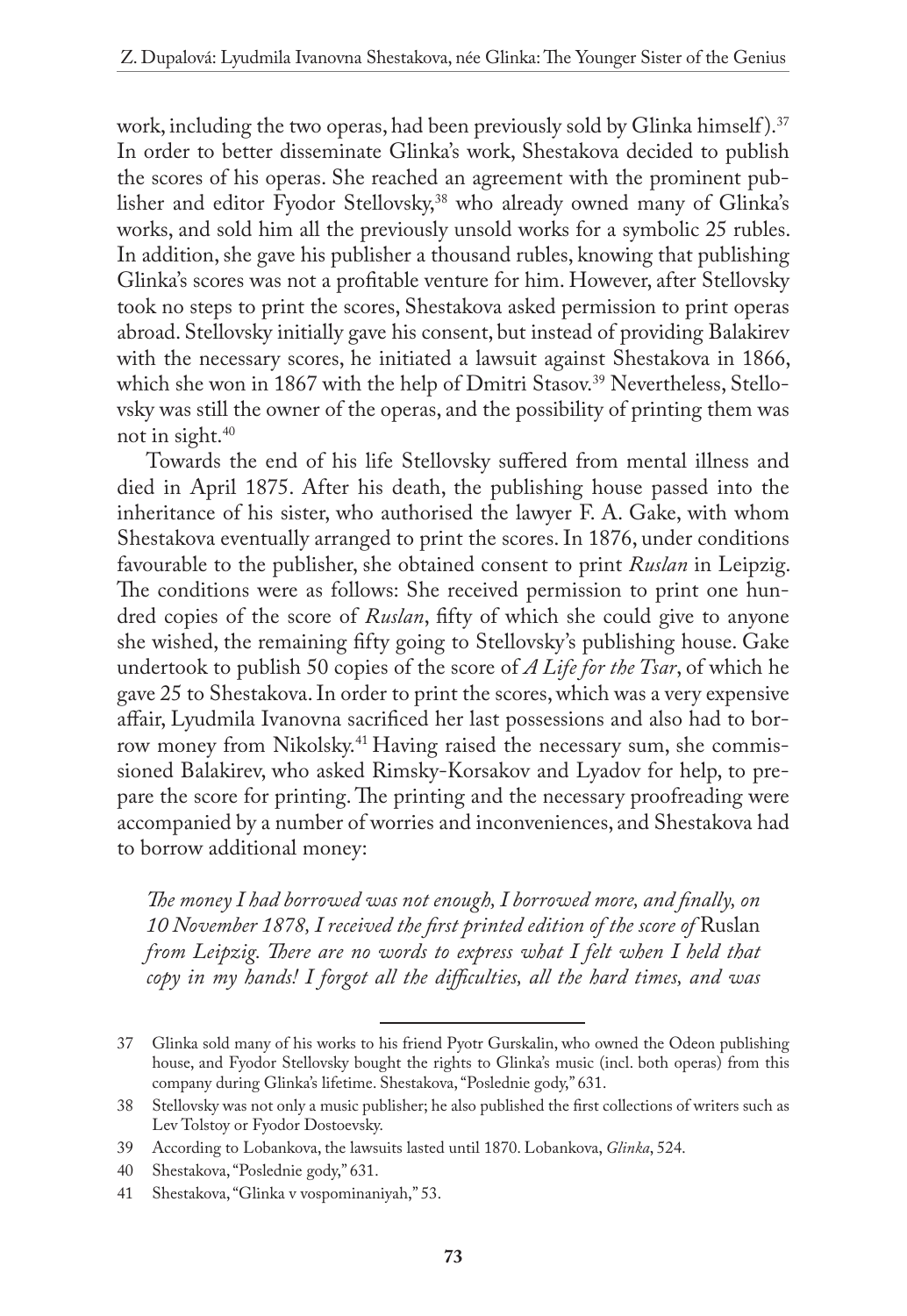*completely happy. On the evening of the next day I invited those who had made this possible to my house, placed my brother*'*s bust on the dais, lit it, decorated it with flowers, and spread the score of* Ruslan *near the bust; after dinner, with a glass in my hand, I said with a joyful feeling in my soul, "Misha, today I can drink a glass to your memory with a clear conscience and a pure soul. Your wish is fulfilled, the printed score of* Ruslan *lies at your feet."*<sup>42</sup>

A month later she received the rest of the scores, which she distributed to major European and Russian libraries, theatres and conservatories, and gave some away to prominent people and art lovers.43 The score of *A Life for the Tsar* was printed in Leipzig in 1881.

#### *Ruslan and Lyudmila* **in Prague**

At the time when it was impossible to print the scores of Glinka's operas because of Stellovsky, Shestakova decided to make Glinka's music known in other ways. When she learned that Prague was extremely friendly to Russian music and that *A Life for the Tsar* was to be performed there, she took this opportunity to make an offer to the Provisional Theatre in Prague to perform Glinka's beloved opera *Ruslan and Lyudmila*. To make the necessary arrangements, she visited Prague herself at the end of October 1866.44 After successful discussions, she ordered costume and scene designs at her own expense from the artist Gornostayev, the designer of Glinka's tombstone, which she then sent to Prague.

*The Stellovsky case dragged on, and there was no thought of printing the scores. But I wanted to do something for my brother's music, and so, having learned that the Czechs were very friendly to Glinka's music and were staging* A Life for the Tsar *in Prague, I asked Miliy Alexeyevich Balakirev to travel there and take the score of* Ruslan *with him. Balakirev travelled for quite a long time, but could do nothing, for it was the time of the Austro-Prussian War of 1866. In September 1866, after the end of the war, I pursued my idea of staging* Ruslan *in Prague and travelled there* [...] *The matter of* 

<sup>42</sup> "Зaнятыx мною дeнeг окaзaлось нeдостaточно, я зaнялa eщe и, нaконeц, в 1878 годy, 10 го ноября, я полyчилa пeрвый пeчaтный экзeмпляр пaртитyры *Рyслaнa* из Лeйпцигa. Что почyвствовaлa я, взяв этот экзeмпляр в рyки, нeт слов вырaзить! Я зaбылa всe нeприятности, всe тяжeлыe чaсы и былa совeршeнно счaстливa. Нa дрyгой жe дeнь я приглaсилa к сeбe вeчeром всex сотрyдников, постaвилa бюст брaтa нa возвышeнии, освeтилa, yкрaсилa eго цвeтaми и близ бюстa рaзложилa пaртитyрy *Рyслaнa*; зa yжином, с бокaлом в рyкax, с рaдостным чyвством в дyшe, скaзaлa: – Мишa, сeгодня с чистой дyшой и совeстью могy выпить бокaл в пaмять твою. Твоe жeлaниe исполнeно, – пeчaтнaя пaртитyрa *Рyслaнa* y ног твоиx." Shestakova, "Glinka v vospominaniyah," 53–54.

<sup>43</sup> Ibid., 54.

<sup>44</sup> According to the Gregorian calendar.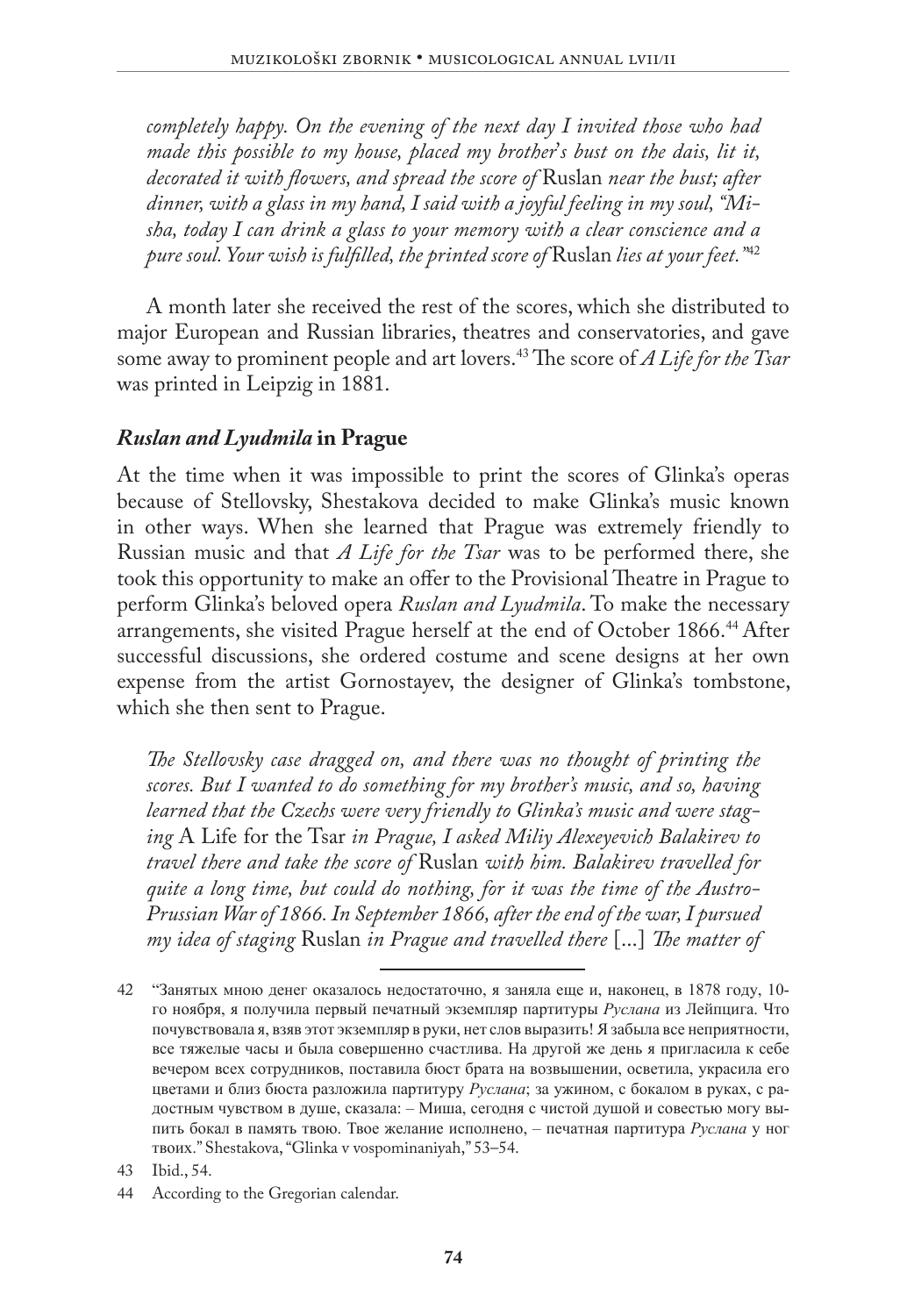*staging* Ruslan *was settled within ten minutes, so that on the very day I returned from the theatre I wrote to Balakirev in St. Petersburg*. 45

After visiting Prague, Shestakova remembered the Czechs with respect. She made friends during her stay, for example with Josef Kolář, a Slavist and translator with whom she later corresponded. Her letters to him reveal that *Ruslan*'s score was kept in Prague and that Shestakova had to press for its return because Stellovsky died and the printing of scores was again on the agenda. Based on her note from the letter of 8 February 1875, the score in Prague was probably one of the copies made at her request after the Bolshoi Theatre fire:

[...] *moreover, these are the only copies reviewed and corrected by the brother himself, and the scores should be printed according to them*. 46

Balakirev visited Prague for the first time in August 1866, when he was to negotiate a performance of *Ruslan*, but because of the ongoing Prussian-Austrian War he soon had to leave the city. Six months later he returned, and on 16 February 1867,<sup>47</sup> he famously conducted *Ruslan and Lyudmila*. This opera and its conductor earned general esteem there. The Russian press, as well as V. Stasov,<sup>48</sup> for example, wrote about Prague as the place where Balakirev and *Ruslan* received the recognition they deserved, despite minor disagreements and problems Balakirev had in Prague, a recognition this opera had to wait for in Russia. This great success in Prague was also one of the impulses that led to the opera *Ruslan and Lyudmila* being reassessed there when it was performed again at the Mariinsky Theatre in 1871.

#### **Monuments and Museum**

On 20 May 1885, the day of Glinka's birthday, his bronze statue, financed by voluntary donations, was unveiled in Smolensk. Shestakova played an important role in this event as well. At her expense, an iron and copper fence

<sup>45</sup> Shestakova, "Glinka v vospominaniyah," 52 and 53.

<sup>46</sup> "[…] к томy жe это eдинствeнныe экзeмпляры просмотрeнныe и испрaвлeнныe сaмым брaтом, и понятно, что по ним должны пeчaтaться пaртитyры." Lyudmila Ivanovna Shestakova, "A letter to Josef Kolář," February 2, 1875, Museum of Czech Literature, Josef Kolář fonds (no. 818).

<sup>47</sup> According to the Gregorian calendar.

<sup>48</sup> Stasov wrote a comprehensive article about this opera on the fiftieth anniversary of the premiere of *Ruslan*, where he also mentioned the Prague performance. Vladimir Stasov, "Ruslan i Lyudmila M. I. Glinki: K 50-letiyu etoy opery na scene," *Ezhegodnik Imperatorskih Teatrov* 2, season 1891–1892 (1893): 289–333.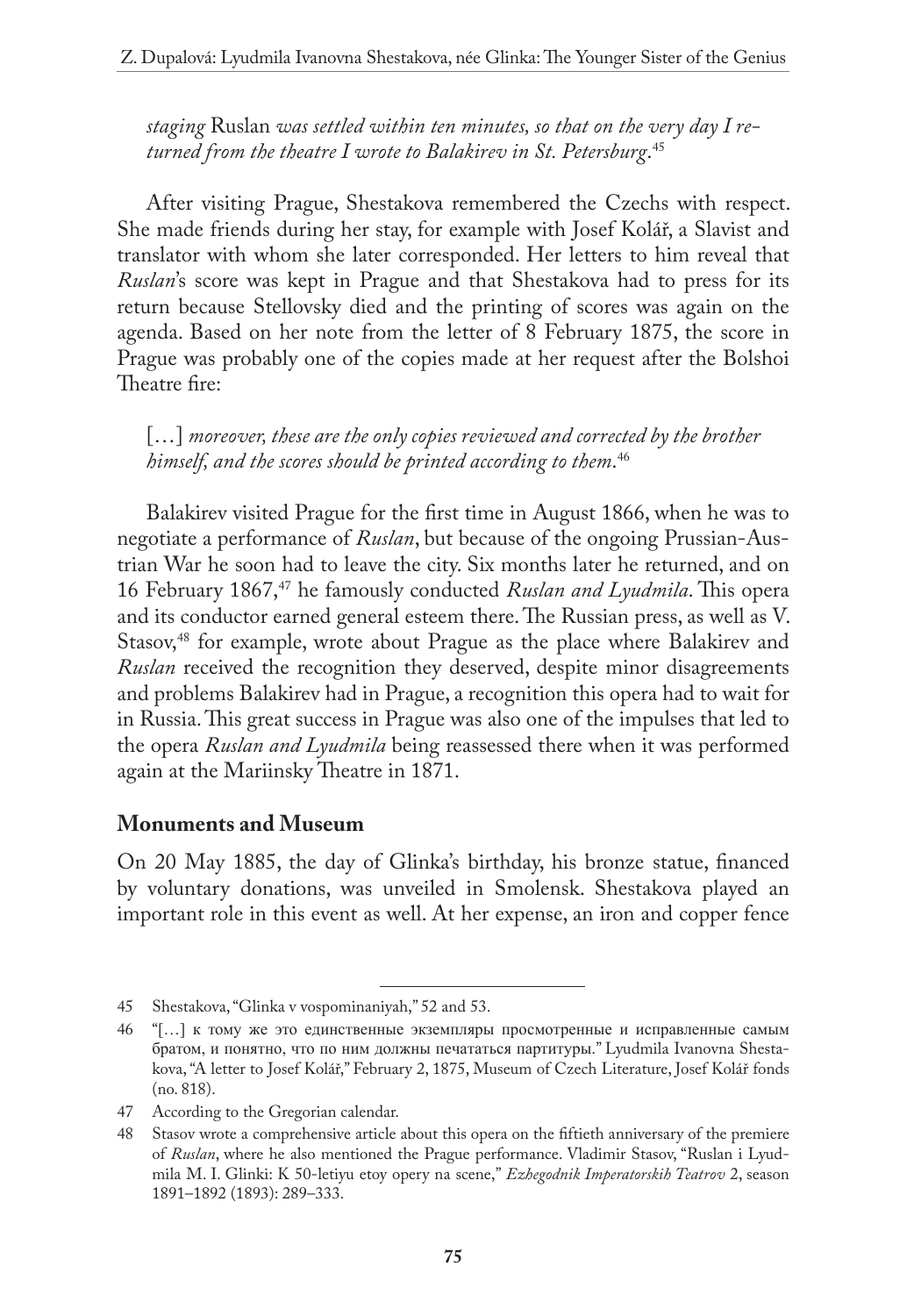with musical motifs from Glinka's works was erected around the statue.<sup>49</sup> This statue was the first ever monument to Glinka and the first monument to a Russian composer in Russia.50

On the day of the fiftieth anniversary of the premier of *Ruslan*, 27 November 1893, thanks to the efforts of Shestakova and other friends, the name of Nikolskaya Street leading to the Mariinsky Theatre was changed to Glinka Street in honour of the composer. The house where he lived in St. Petersburg was decorated with a memorial marble plaque.<sup>51</sup>

On the occasion of the five hundredth performance of *A Life for the Tsar*, on 28 November 1879, Shestakova received a sum of 2,500 roubles, which she was to dispose of as she saw fit. She did not keep any part of the money. She donated a thousand rubles to the Free School of Music, which had been close to her heart since its foundation, and decided to give 1,500 rubles as an "Olga scholarship" (in memory of her deceased daughter) to a girl of her choice who was studying at a girls' grammar school.<sup>52</sup>

On 27 November 1892, a celebratory performance of *Ruslan and Lyudmila* took place at the Mariinsky Theatre to mark the fiftieth anniversary of its production. At this performance, Shestakova was given a place of honour in the auditorium. Upon her arrival in the auditorium, she was greeted with applause and a bouquet of flowers by members of the opera. During the intermission, a delegation led by V. V. Stasov came to her and presented her with a wreath in the form of a star with the inscription "for 50 years of service to her brother" on the ribbon.53 On that day, thanks to the initiative of V. V. Stasov, an exhibition museum was set up in the foyer of the theatre, where objects related to Glinka and his fairy-tale opera were displayed. The list of objects that were in the museum and a description of their location can be found in the *Ezhegodnik Imperatorskih teatrov*54 and in more detail in the *Russkaya muzykal*'*naya gazeta*, <sup>55</sup> where Stasov's letter describing his motives for setting up the exhibition was also published.<sup>56</sup> After this performance, the opinion began to prevail that the composer Glinka deserved a permanent museum. Shestakova, who was nearly eighty years old, was aware of this.

- 49 Stasov, "Biograficheskie zametki," 46.
- 50 Lobankova, *Glinka*, 525.
- 51 Stasov, "Biograficheskie zametki," 46.
- 52 Ibid., 47.

- 54 "Muzey Glinki v foye Mariinskogo teatra v den' prazdnovanya 50-ti-letiya opery Ruslan i Lyudmila," *Ezhegodnik Imperatorskih Teatrov* 3, season 1892–1893 (1894): 551–555.
- 55 The described exhibits did not become part of the new Glinka Museum. Nikolai Findeisen, "Muzey Glinki," *Russkaya muzykal'naya gazeta* 3, no. 12 (1896): 1525–1536.
- 56 Vladimir Stasov, "Muzey Glinki v foye Marrinskago teatra, (Pismo k N. F. Findeisenu)," *Russkaya muzykal'naya gazeta* 3, no. 12 (1896): 1519–1524.

<sup>53</sup> "Obozrenie deyatel'nosti Imperatorskih scen v sezon 1890–91 g.," *Ezhegodnik Imperatorskih Teatrov* 3, season 1892–1893 (1894): 199.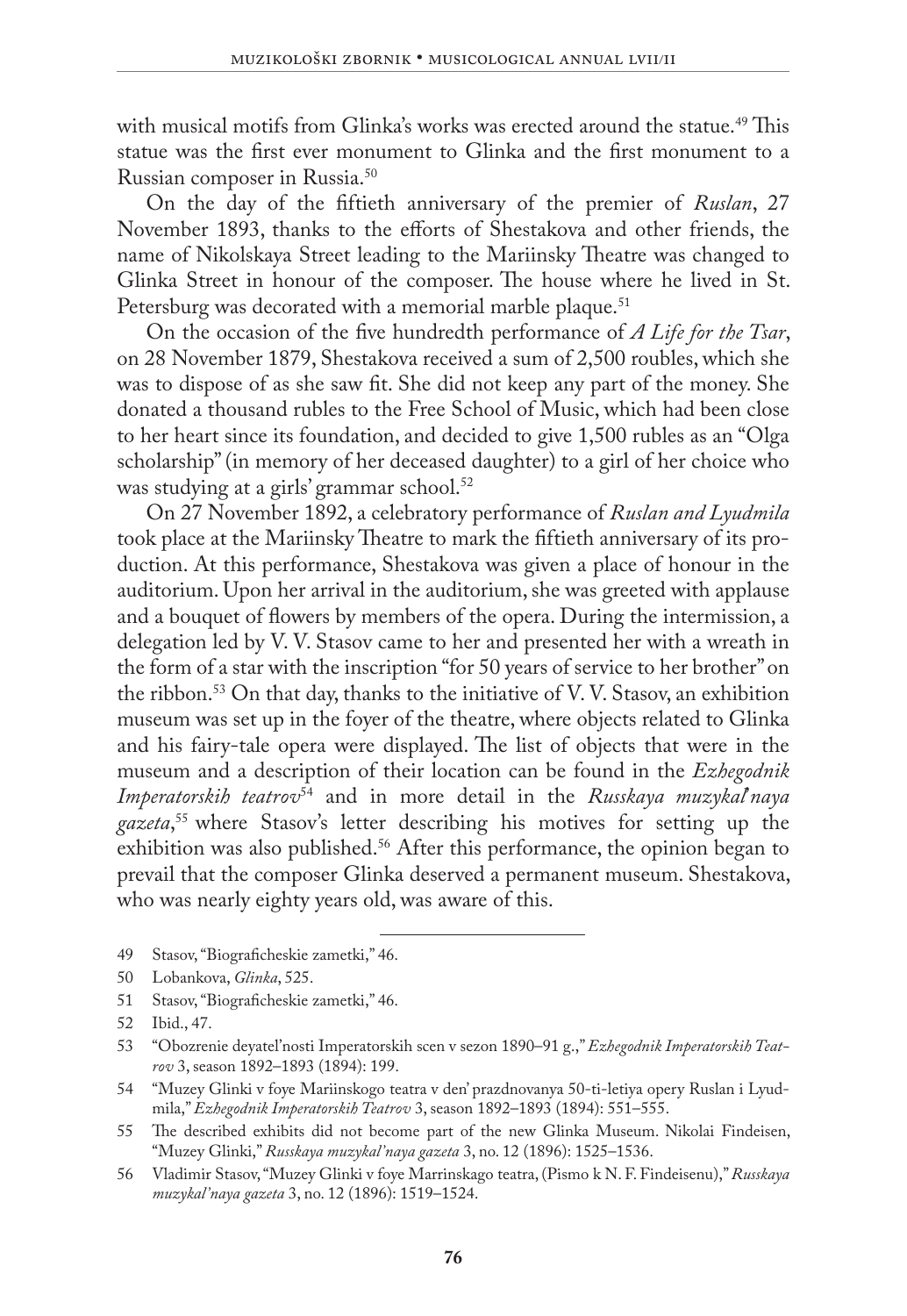In November 1895, she approached the Russian Musical Society with the idea of establishing a Glinka Museum in the building of the Conservatory, which was still under construction (it had been created by the reconstruction of the Bolshoi Theatre in St. Petersburg). This project met with a positive response in the Conservatory, and a separate room was set aside for the museum. Shestakova set the opening day on the symbolic date of 27 November 1896, when the premiere of *A Life for the Tsar* turned 60.<sup>57</sup> Shestakova herself donated exhibits for the museum and made a financial contribution to it. The museum's catalogue was also prepared at her expense. The proceeds from the sale of the catalogues were intended for the support of the poor students of the conservatory.<sup>58</sup>

The significance of the museum lay not only in the fact that it was the first permanent Glinka museum, but also the first institution of its kind dedicated to a single musician in Russia.59 Musicologist Nikolai Findeisen, later the author of Glinka's biography, whom the composer's sister met shortly after the aforementioned anniversary of *Ruslan and Lyudmila*, helped Shestakova set up this museum.60 He later published the list of exhibits in an article "Muzey Glinki" in his journal *Russkaya muzykal*'*naya gazeta*. 61 According to his diary entries, at the time of its opening the museum was "still very poor and unattractive" and the exhibition at the Mariinsky Theatre was "splendid compared to this museum."<sup>62</sup>

#### **Conclusion**

Shestakova herself wrote several memoirs describing her brother's life, which are an invaluable source of information about Glinka and his life. The present study also draws on them. These include *Byloe M. I. Glinki i ego roditeley*, "M. I. Glinka v vospominaniyah ego sestry" and "Poslednie gody zhizni i konchina Mihaila Ivanovicha Glinki." She was also the author of the memoir *Moi vechera*, in which she reminisces about the composers of the New Russian School and their meetings, among other things. Since she wrote these memoirs many years after the events described, there are some inaccuracies. Shestakova, the Stasovs and Engelhardt donated documents about Glinka, his letters and autographs to the Imperial Public Library (now the Russian National Library), which to this day houses the most extensive collection of Glinka.<sup>63</sup>

<sup>57</sup> In 1917 the Glinka Museum was closed; today most of the documents from this museum are at the Russian Institute of Art History. Lobankova, *Glinka*, 519 and 525.

<sup>58</sup> Ol'ga Gavrilina, "Komnata Glinki: Pochemu zakrylsya muzey kompozitora v Peterburge?" *Sankt-Peterburgskie vedomosti*, May 5, 2019, [https://spbvedomosti.ru/news/nasledie/](https://spbvedomosti.ru/news/nasledie/komnata_glinki_pochemu_zakrylsya_muzey_kompozitora_v_peterburge_/) [komnata\\_glinki\\_pochemu\\_zakrylsya\\_muzey\\_kompozitora\\_v\\_peterburge\\_/](https://spbvedomosti.ru/news/nasledie/komnata_glinki_pochemu_zakrylsya_muzey_kompozitora_v_peterburge_/).

<sup>59</sup> Findeisen, "Muzey Glinki," (1896): 1525.

<sup>60</sup> Findeisen, "Pamyati L. I. Shestakovoj," 149.

<sup>61</sup> According to this article, there were 98 exhibits in the museum after its opening. Nikolai Findeisen, "Muzey Glinki," *Russkaya muzykal'naya gazeta* 4, no. 1 (1897): 119–126.

<sup>62</sup> Findeisen, *Dnevniki: 1892–1901*, 180.

<sup>63</sup> Lobankova, *Glinka*, 519.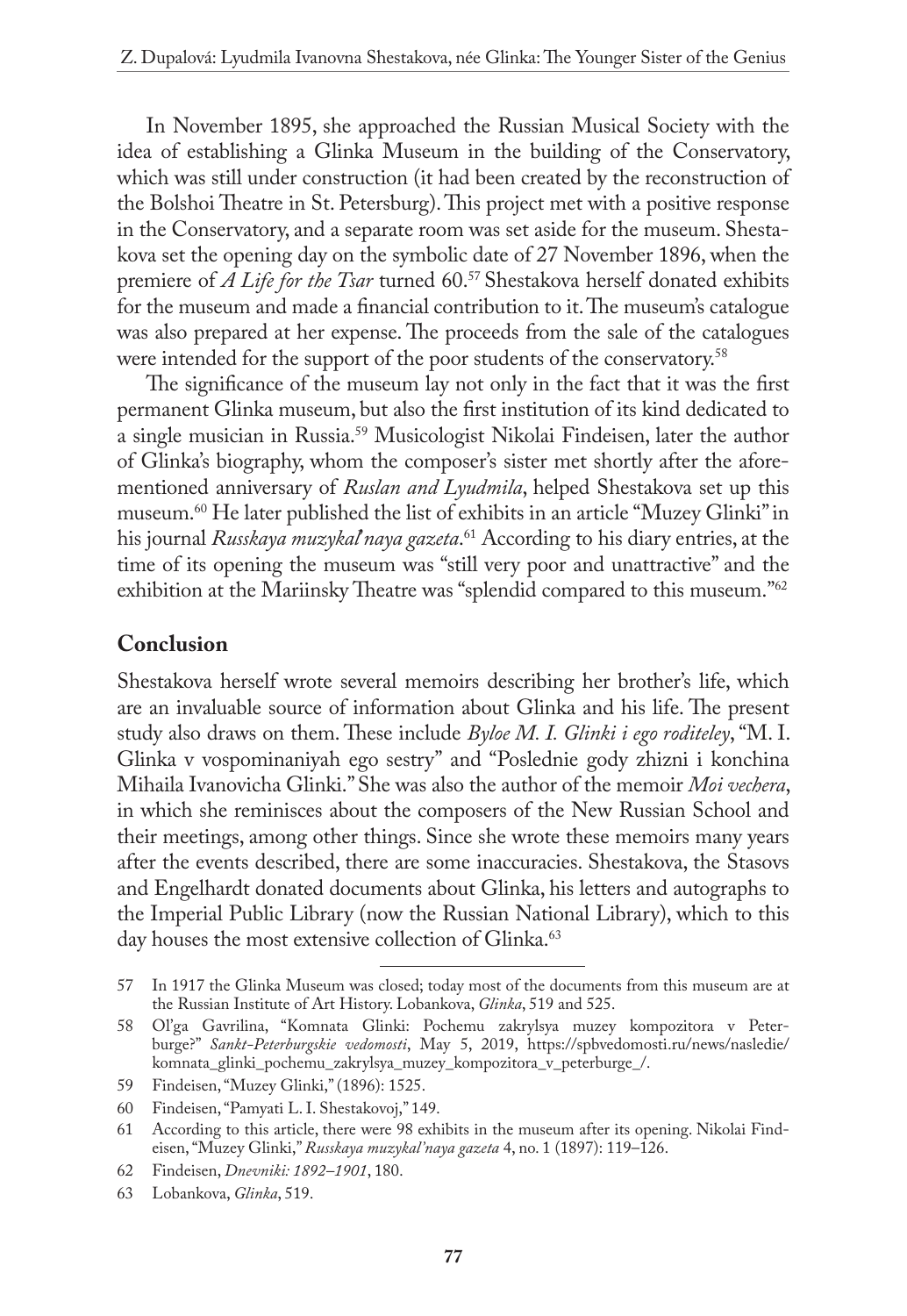Lyudmila Ivanovna devotedly cared for her brother and his legacy, and her merits are undeniable. Thanks to her, we can still hear the opera *Ruslan and Lyudmila* today, which would have been lost forever without her involvement in the transcription of the opera scores. She also collected her brother's romances, and it is possible that without her efforts some of them would not have been preserved for future generations. She tried to make Glinka's music known abroad and thus promote Russian music in general, and she played an important role in the lives of many musicians of the time. She urged Glinka to write his autobiography *Zapiski*, and she herself wrote several texts about her brother's life, which are an important source of information about Glinka. After her brother's death, she also played a certain role in the publication (and censorship) of his letters and *Zapiski*. Together with Vladimir Stasov, she helped to create a kind of cult, the composer's "second life", which fundamentally influences the way Mikhail Glinka, the father of Russian music, is perceived to this day.

### **Bibliography**

- Bertensson, Serge. "Ludmila Ivanovna Shestakova Handmaid to Russian Music." *The Musical Quartely* 31, no. 3 (1945): 331–338.
- Brown, David. *Mikhail Glinka: A Biographical and Critical Study*. London: Oxford University Press, 1974.
- Findeisen, Nikolai. *Dnevniki: 1892–1901*. [*The Diaries: 1892–1901*.] Sankt-Peterburg: Dmitri Bulanin, 2004. [Финдeйзeн, Николaй. *Днeвники: 1892–1901*. Сaнкт-Пeтeрбyрг: Дмитрий Бyлaнин, 2004.]
- Findeisen, Nikolai. "Muzey Glinki." *Russkaya muzykal*'*naya gazeta* 3, no. 12 (1896): 1525–1536. ["Glinka Museum." *Russian Musical Gazette* 3, no. 12.] [Финдeйзeн, Николaй. "Мyзeй Глинки." *Рyсскaя мyзыкaльнaя гaзeтa* 3, № 12 (1896): 1525–1536.]
- Findeisen, Nikolai. "Muzey Glinki." *Russkaya muzykal*'*naya gazeta* 4, no. 1 (1897): 119–126. ["Glinka Museum." *Russian Musical Gazette* 4, no. 1.] [Финдeйзeн, Николaй. "Мyзeй Глинки." *Рyсскaя мyзыкaльнaя гaзeтa* 4, № 1 (1897): 119–126.]
- Findeisen, Nikolai. "Pamyati L. I. Shestakovoy." *Russkaya muzykal*'*naya gazeta*  13, no. 6 (1906): 146–152. ["The Memoirs of L. I. Shestakova." *Russian Musical Gazette* 13, no. 6.] [Финдeйзeн, Николaй. "Пaмяти Л. И. Шeстaковой." *Рyсскaя мyзыкaльнaя гaзeтa* 13, № 6 (1906): 146–152.]
- Gavrilina, Ol'ga. "Komnata Glinki: Pochemu zakrylsya muzey kompozitora v Peterburge?" ["The Glinka's Room: Why Did the Glinka Museum in St. Petersburg Close?"] *Sankt-Peterburgskie vedomosti*, May 5, 2019. [Гaврилинa, Ольгa. "Комнaтa Глинки: Почeмy зaкрылся мyзeй композиторa в Пeтeрбyргe?" *Сaнкт-Пeтeрбyргскиe*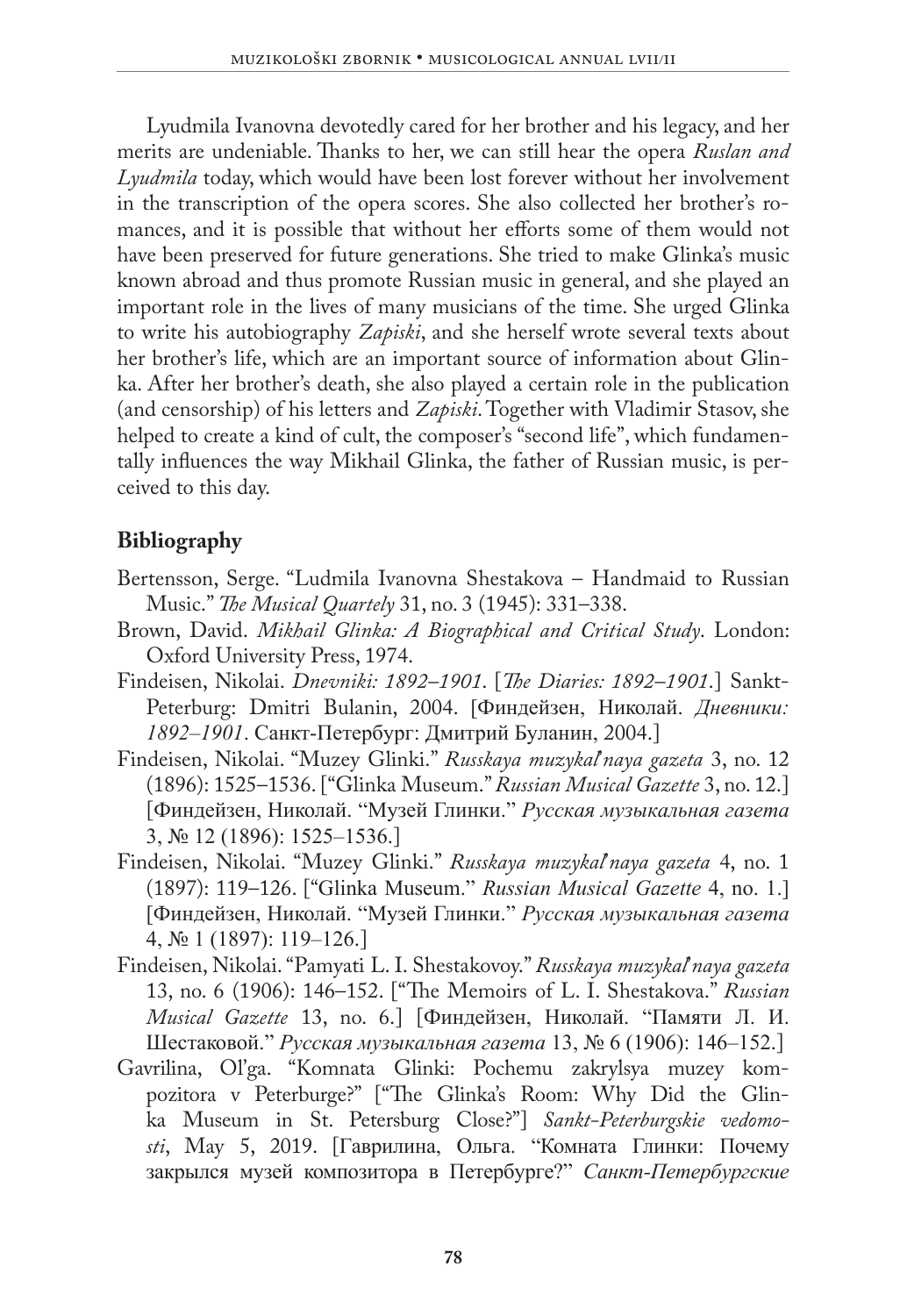*вeдомости*, Мaй 5, 2019.] [https://spbvedomosti.ru/news/nasledie/](https://spbvedomosti.ru/news/nasledie/komnata_glinki_pochemu_zakrylsya_muzey_kompozitora_v_peterburge_/) komnata glinki pochemu zakrylsya muzey kompozitora v peterburge /.

- Lobankova, Ekaterina. *Glinka: Zhizn*' *v epohe, Epoha v zhizni*. Zhizn' zamechatel'nyh lyudej. Moskva: Molodaya Gvardiya, 2019. [*Glinka: Life in Epoch, Epoch in Life*. Life of Remarkable People.] [Лобaнковa, Eкaтeринa. *Глинкa: Жизнь в эпоxe, эпоxa в жизни*. Жизнь зaмeчaтeльныx людeй. Москвa: Молодaя Гвaрдия, 2019.]
- "Muzey Glinki v foye Mariinskogo teatra v den' prazdnovanya 50-ti-letiya opery Ruslan i Lyudmila." *Ezhegodnik Imperatorskih Teatrov* 3, season 1892– 1893 (1894): 551–555. ["Glinka Museum in the Foyer of the Mariinsky Theater on the Day of the Celebration of the 50th Anniversary of the Opera Ruslan and Lyudmila." *Yearbook of the Imperial Theatres* 3, season 1892–1893 (1894).] ["Мyзeй Глинки в фойe Мaриинского тeaтрa в дeнь прaздновaния 50-ти-лeтия опeры Рyслaн и Людмилa." *Eжeгодник Импeрaторскиx Тeaтров* 3, сeзон 1892–1893 (1894).]
- "Obozrenie deyatel'nosti Imperatorskih scen v sezon 1890–91 g." *Ezhegodnik Imperatorskih Teatrov* 3, season 1892–1893 (1894): 111–264. ["Summary of the Activities of the Imperial Stages in the Season 1890–91." *Yearbook of the Imperial Theatres* 3, season 1892–1893 (1894).] ["Обозрeниe дeятeльности Импeрaторскиx сцeн в сeзон 1890–91 г." *Eжeгодник Импeрaторскиx Тeaтров* 3, сeзон 1892–1893 (1894).]
- Perepelkina, Zoya. "L. I. Shestakova sestra, drug i hranitel'nica naslediya M. I. Glinki." *Kul*'*turnoe nasledie Zemli Smolenskoy*. ["L. I. Shestakova – the Sister, Friend, and Custodian of Glinka's legacy." *Cultural Heritage of the Smolensk Land*.] [Пeрeпeлкинa, Зоя. "Л. И. Шeстaковa – сeстрa, дрyг и xрaнитeльницa нaслeдия М. И. Глинки." *Кyльтyрноe нaслeдиe зeмли Смолeнской*.] Accessed June 1, 2021. [https://nasledie.admin-smolensk.](https://nasledie.admin-smolensk.ru/personalii/glinka-mihail-ivanovich/novospasskij-sbornik-vypusk-vtoroj/3-m-perepelkina-l-i-shestakova-sestra-drug-i-hranitelnica-naslediya-m-i-glinki/) [ru/personalii/glinka-mihail-ivanovich/novospasskij-sbornik-vypusk](https://nasledie.admin-smolensk.ru/personalii/glinka-mihail-ivanovich/novospasskij-sbornik-vypusk-vtoroj/3-m-perepelkina-l-i-shestakova-sestra-drug-i-hranitelnica-naslediya-m-i-glinki/)[vtoroj/3-m-perepelkina-l-i-shestakova-sestra-drug-i-hranitelnica-na](https://nasledie.admin-smolensk.ru/personalii/glinka-mihail-ivanovich/novospasskij-sbornik-vypusk-vtoroj/3-m-perepelkina-l-i-shestakova-sestra-drug-i-hranitelnica-naslediya-m-i-glinki/)[slediya-m-i-glinki/.](https://nasledie.admin-smolensk.ru/personalii/glinka-mihail-ivanovich/novospasskij-sbornik-vypusk-vtoroj/3-m-perepelkina-l-i-shestakova-sestra-drug-i-hranitelnica-naslediya-m-i-glinki/)
- Shestakova, Lyudmila Ivanovna. *Byloe M. I. Glinki i ego roditeley*. [*The Past of M. I. Glinka and his Parents.*] Sankt-Peterburg: Tipografiya Imperatorskih Sankt-Peterburgskih Teatrov, 1864. [Шeстaковa, Людмилa Ивaновнa. *Былоe М. И. Глинки и eго родитeлeй*. Сaнкт-Пeтeрбyрг: Типогрaфия Импeрaторскиx Сaнкт-Пeтeрбyргскиx тeaтров, 1864.]
- Shestakova, Lyudmila Ivanovna. "Glinka v vospominaniyah ego sestry." In *Glinka v vospominaniyah sovremennikov*. Edited by Aleksandra A. Orlova, 47–54. Moskva: Muzgiz, 1955. ["Glinka in the Memories of his Sister." In *Glinka in the Memories of his Contemporaries*.] [Шeстaковa, Людмилa Ивaновнa. "Глинкa в воспоминaнияx eго сeстры." In *Глинкa в воспоминaнияx соврeмeнников*. Общaя рeд., сост., подготовкa тeкстa, встyп. стaтья и коммeнт. A. A. Орловой, 47–54. Москвa: Мyзгиз, 1955.]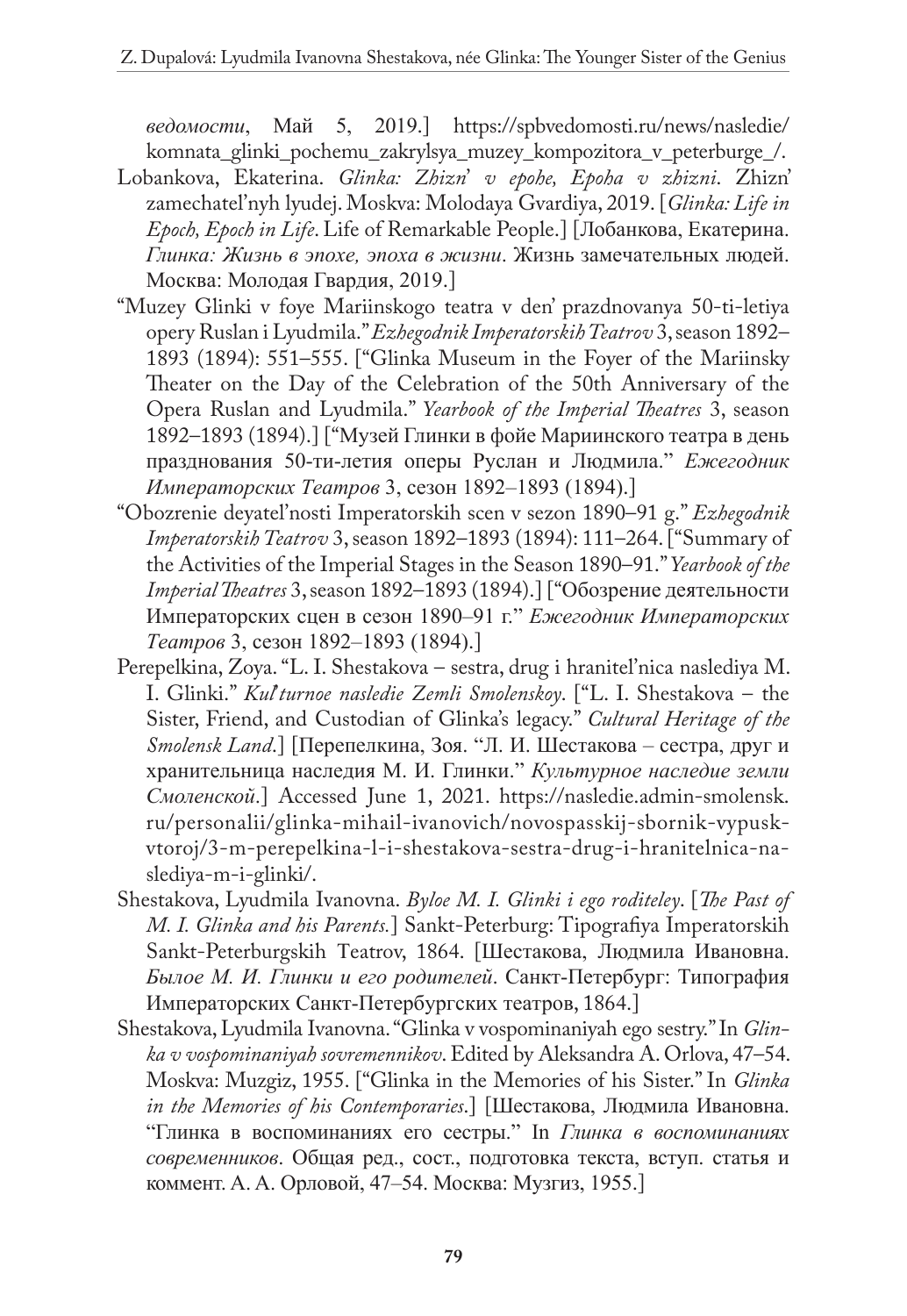- Shestakova, Lyudmila Ivanovna. "Moi vechera." In *Ezhegodnik Imperatorskih Teatrov* 4, Prilozhenie 2, season 1893–1894, 119–140. Sankt-Peterburg: Imperatorskie teatry, 1895. ["My Evenings." In *Yearbook of the Imperial Theatres* 4, Appendix 2, season 1893–1894.] [Шeстaковa, Людмилa Ивaновнa. "Мои вeчeрa." In *Eжeгодник Импeрaторскиx Тeaтров* 4, приложeниe 2, сeзон 1893–1894, 119–140. Сaнкт-Пeтeрбyрг: Импeрaторски Тeaтрю, 1895.]
- Shestakova, Lyudmila Ivanovna. "Novye materialy dlya biografii M. I. Glinki." *Russkaya muzykal*'*naya gazeta* 5, no. 12 (1898): 1021–1027. [New Materials for the Biography of Glinka." Russian Musical Gazette 5, no. 12.] [Шeстaковa, Людмилa Ивaновнa. "Новыe мaтeриaлы для биогрaфии М. И. Глинки." *Рyсскaя мyзыкaльнaя гaзeтa* 5, № 12 (1898).]
- Shestakova, Lyudmila Ivanovna. "A letter to Josef Kolář." February 2, 1875. Museum of Czech Literature, Josef Kolář fonds (no. 818).
- Shestakova, Lyudmila Ivanovna. "Poslednie gody zhizni i konchina M. I. Glinky. (Vospominaniya sestry ego, L. I Shestakovoy)." *Russkaya starina* 1, no. 2 (1870): 610–636. ["The Last Years of Life and Death of M. I. Glinka. (Memories of his Sister L. I. Shestakova)." *Russian Antiquity* 1, no. 2.] [Шeстaковa, Людмилa Ивaновнa. "Послeдниe годы жизни и кончинa М. И. Глинки. (Воспоминaния сeстры eго, Л. И. Шeстaковой)." *Рyсскaя стaринa* 1, Т. II (1870): 610–636.]
- Stasov, Vladimir. "Biograficheskie zametki o L. I. Shestakovoy." In *Byloe M. I. Glinki i ego roditeley*, Lyudmila I. Shestakova, 34–47. Sankt-Peterburg: Tipografiya Imperatorskih Sankt-Peterburgskih teatrov, 1864. ["Biographical notes on L. I. Shestakova." In *The Past of M. I. Glinka and his Parents.*] [Стaсов, Влaдимир. "Биогрaфичeскиe зaмeтки о Л. И. Шeстaковой." In *Былоe М. И. Глинки и eго родитeлeй*, Людмилa Ивaновнa Шeстaковa, 34–37. Сaнкт-Пeтeрбyрг: Типогрaфия Импeрaторскиx Сaнкт-Пeтeрбyргскиx тeaтров, 1864.]
- Stasov, Vladimir. "Muzey Glinki v foye Marrinskago teatra. (Pismo k N. F. Findeisenu)." *Russkaya muzykal*'*naya gazeta* 3, no. 12 (1896): 1519–1524. ["Glinka Museum in the Foyer of Mariinsky Theater. (A Letter to N. F. Findeisen)." *Russian Musical Gazette* 3, no. 12.] [Стaсов, Влaдимир. "Мyзeй Глинки в фойe Мaриинского тeaтрa. (Письмо к Н. Ф. Финдeйзeнy)." *Рyсскaя мyзыкaльнaя гaзeтa* 3, № 12 (1896): 1519–1524.]
- Stasov, Vladimir. "Ruslan i Lyudmila M. I. Glinki: K 50-letiyu etoy opery na scene." *Ezhegodnik Imperatorskih Teatrov* 2, season 1891–1892 (1893): 289– 333. ["Ruslan and Lyudmila by M. I. Glinka: To the 50th Anniversary of this Opera on Stage." *Yearbook of the Imperial Theatres* 2, season 1891– 1892, (1893).] [Стaсов, Влaдимир. "Рyслaн и Людмилa М. И. Глинки: К 50-лeтию этой опeры нa сцeнe." *Eжeгодник Импeрaторскиx Тeaтров* 2, сeзон 1891–1892 (1893): 289–333.]